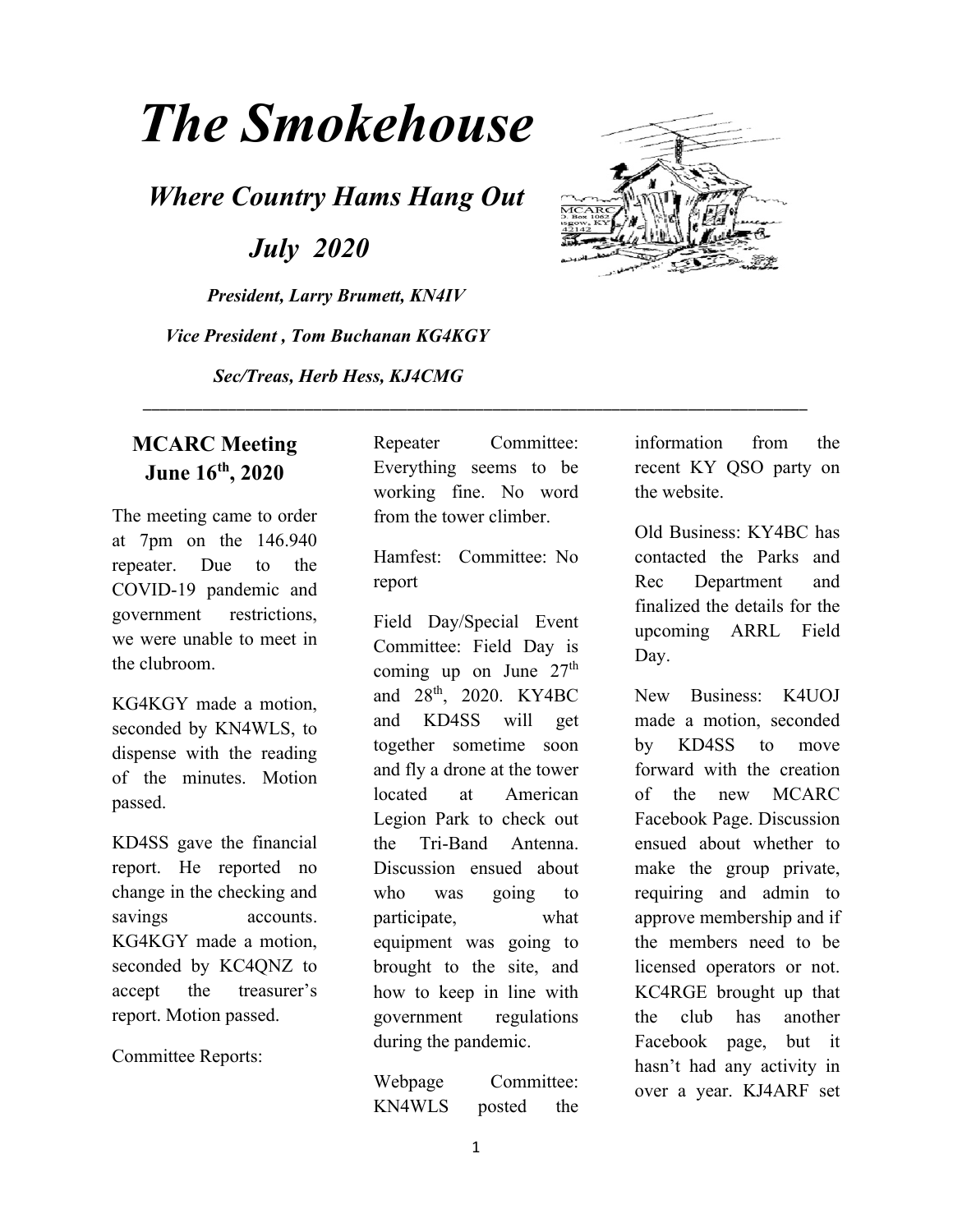up the first Facebook page and we will need to contact him to see if he has the password information. KG4ABA made an amendment to the motion, seconded by KD4SS, to combine all the information across Facebook and move forward with the Facebook Page that K4UOJ created. The first motion passed, and discussion ensued about how to shut down the other page and a timeline for shutting it down. The amended motion passed. The name of the new Facebook Page is Mammoth Cave Amateur Radio Club.

K8RPG suggested that the website be updated to reflect the new Facebook page and its purpose and scope. K4UOJ will work with the webpage committee to come up with an announcement for the website.



**New Amateur Extra Class License Manual and Extra Q&A Now Available**

Go all the way to the top! ARRL has everything you need to pass the Amateur Extra Class license exam with confidence.

*The ARRL Extra Class License Manual for Ham Radio* is your ticket to every privilege granted to amateur radio operators all frequencies, operating modes, and power levels. It has all the questions and answers, with detailed explanations, for examinations taken between July 1, 2020, and June 30, 2024.

Use this book with **ARRL Exam Review for Ham Radio** online to review the material. You can even take practice exams, so there are no surprises on exam day!

When you've successfully passed the exam, *The ARRL Extra Class License Manual* will serve as your reference as you explore your new privileges!

If you're looking for a more direct route to studying for the exam, *ARRL's Extra Q&A* contains all exam questions and the answers.

To upgrade to Amateur Extra, you must already hold a General class license (or have recently

passed all of the exam elements required for a General license).

*The ARRL Extra Class License Manual* new 12th edition spiral bound (ARRL Item No. 1311, ISBN: 978-1-62595-131-1, \$32.95 retail) and *ARRL's Extra Q&A* new 5th edition (ARRL Item No. 1335, ISBN: 978-1-62595- 133-5, \$19.95 retail) are now shipping. Order from the **ARRL Store**, or find an **ARRL publications dealer**; For additional questions or ordering, call 860-594-0355 (toll-free in the US, 888-277-5289). Both *The ARRL Extra Class License Manual* and *ARRL's Extra Q&A* are available as an e-book for the Amazon Kindle.



### **MARS Announces HF Skills Exercise**

Members of the Military Auxiliary Radio System (MARS) will conduct an HF skills exercise July 20 – 24 to hone their operating skills and messaging-handling capabilities.

MARS members will be reaching out to the amateur radio community via the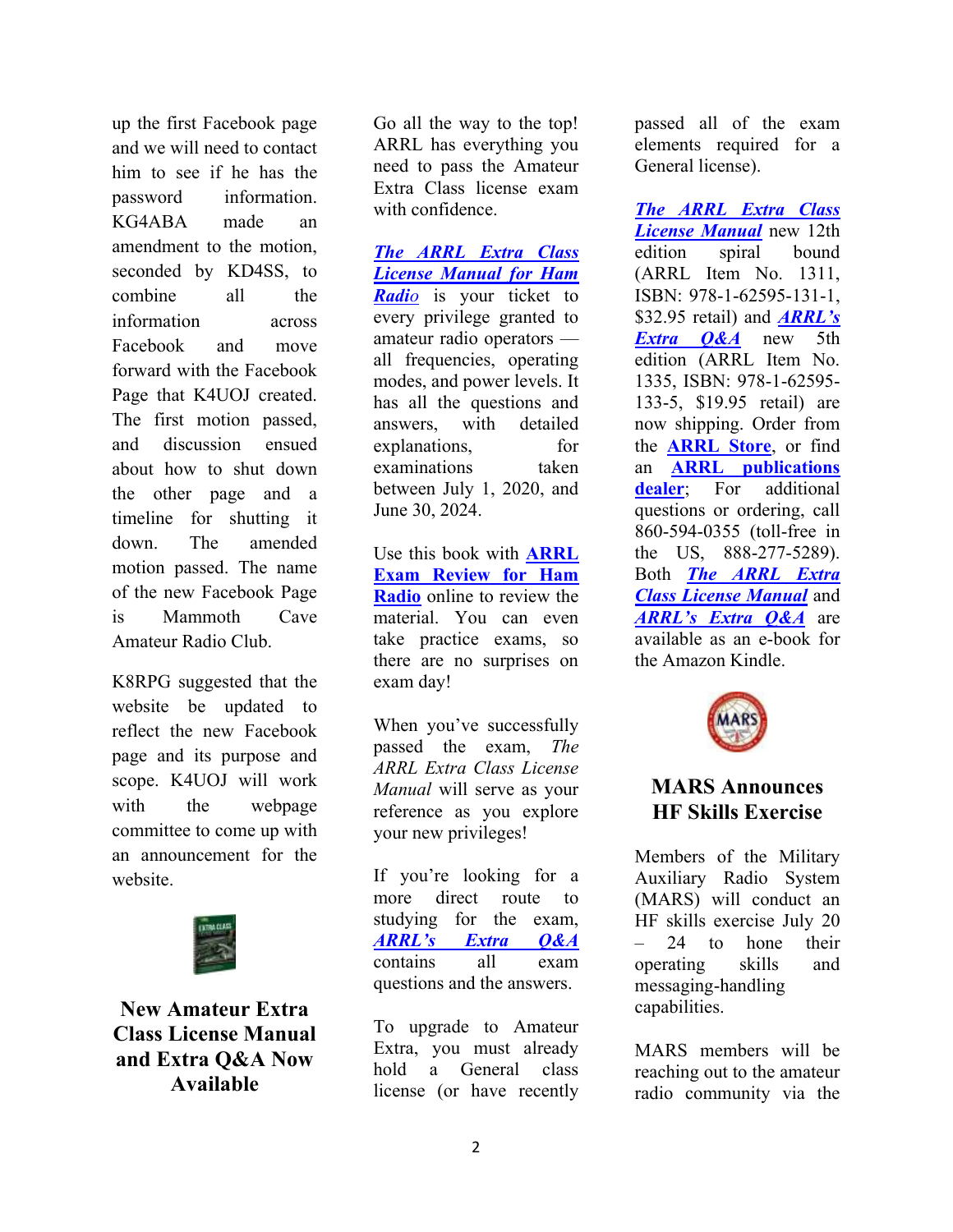60-meters Channel 1 Net (5330.5 kHz dial) twice a day, the SATERN HF net (14.265 MHz), and by contacting various stations via HFLink throughout the exercise. MARS members will be requesting assistance with collecting county status information as well as airport weather information, called METARs. MARS members will also be passing ICS 213 messages to numerous Department of Defense (DoD), federal, and amateur radio addressees.

This exercise will be announced via WWV at 00:10 and via WWVH at 00:50 starting on or about July 13. WWV and WWVH listeners will be asked to take an online listener survey. This HF radio training event will not impact regular communications. *— Thanks to Paul English, Chief, Army MARS*



## **Virginia Air & Space Center Ends Relationship with Ham Radio**

Virginia Air & Space Center (**VASC**) Executive Director and CEO Robert

Griesmer has advised that the Center's amateur radio station exhibit will be discontinued, effective July 1, when the Center, in Hampton, Virginia, reopens. VASC is the official visitor center for NASA's Langley, Virginia, facility. The KE4ZXW display station was shut down on March 13. It was to be out of the VASC by June 30. A main feature of the exhibit was the ability to communicate with amateur radio satellites and with the International Space Station.

Randy Grigg, WB4KZI, of the VASC Amateur Radio Group said the station's equipment would be relocated. "Thanks to all who have supported KE4ZXW during the last 25 years, especially the volunteer operators who manned the station during that time," Grigg said. "To the many visitors we have met and school groups that have stopped by and talked with us about ham radio, communications, satellites, and STEM Program related subjects, thank you!"

On June 30, it was announced that the Virginia Tech Amateur Radio Association (K4KDJ) in Blacksburg will be the new host for the KE4ZXW Amateur Radio Demonstration. *— Thanks to Randy Grigg, WB4KZI, and Ed Gibbs, KW4GF*



#### **MARS Announces HF Skills Exercise**

Members of the Military Auxiliary Radio System (MARS) will conduct an HF skills exercise July 20 – 24 to hone their operating skills and messaging-handling capabilities.

MARS members will be reaching out to the amateur radio community via the 60-meters Channel 1 Net (5330.5 kHz dial) twice a day, the SATERN HF net (14.265 MHz), and by contacting various stations via HFLink throughout the exercise. MARS members will be requesting assistance with collecting county status information as well as airport weather information, called METARs. MARS members will also be passing ICS 213 messages to numerous Department of Defense (DoD), federal, and amateur radio addressees.